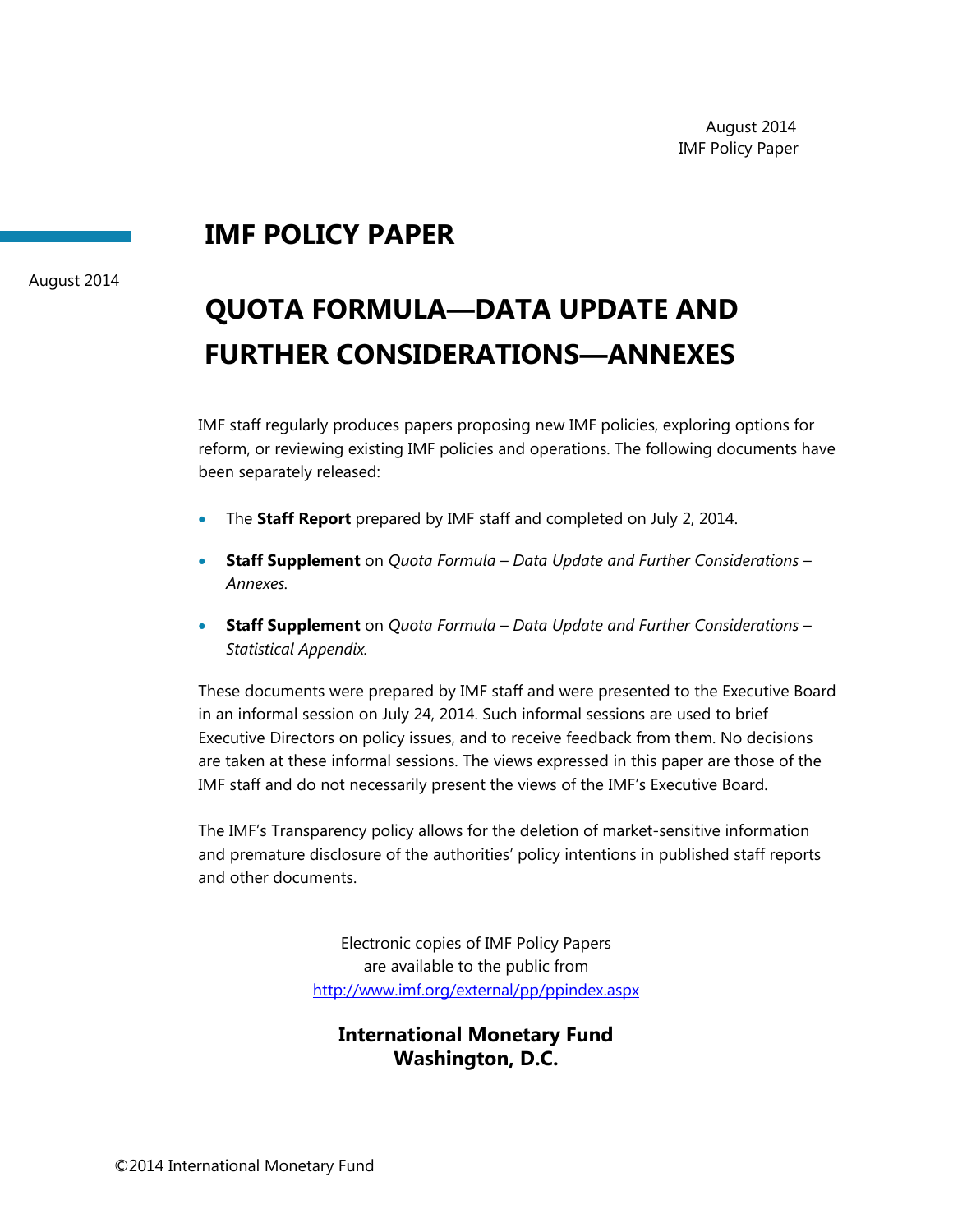

### July 2, 2014

# **QUOTA FORMULA—DATA UPDATE AND FURTHER CONSIDERATIONS—ANNEXES**

Prepared by the Finance and Statistics Departments

**Louis Marc Ducharme**

Approved By **Andrew Tweedie and**

# **CONTENTS**

### **ANNEXES**

| I. Results of the 2011 International Comparisons Program (ICP) |  |
|----------------------------------------------------------------|--|
| II. Variability-Summary of Staff Work_                         |  |

### **FIGURES**

| AI. 1. Distribution of Change in PPP GDP Shares       |    |
|-------------------------------------------------------|----|
| AI. 2: Market and PPP GDP Shares 2010-12              | 10 |
| AI.3a. Market GDP Shares (2010-12)                    |    |
| AI.3b. PPP GDP Shares (2010-12)                       |    |
| AII.1. Changes in Variability Shares (last 3 updates) | 15 |

### **TABLES**

| AI.1. PPP GDP: 2011 ICP Factors vs. 2005 ICP Factors                  |     |
|-----------------------------------------------------------------------|-----|
| AI.2a. Gainers and Losers of PPP Shares (pp)                          | 12. |
| AI.2b. Gainers and Losers of PPP Shares (percent)                     | 12. |
| AII.1. Alternative Measures of Variability Considered in Staff Papers | 16. |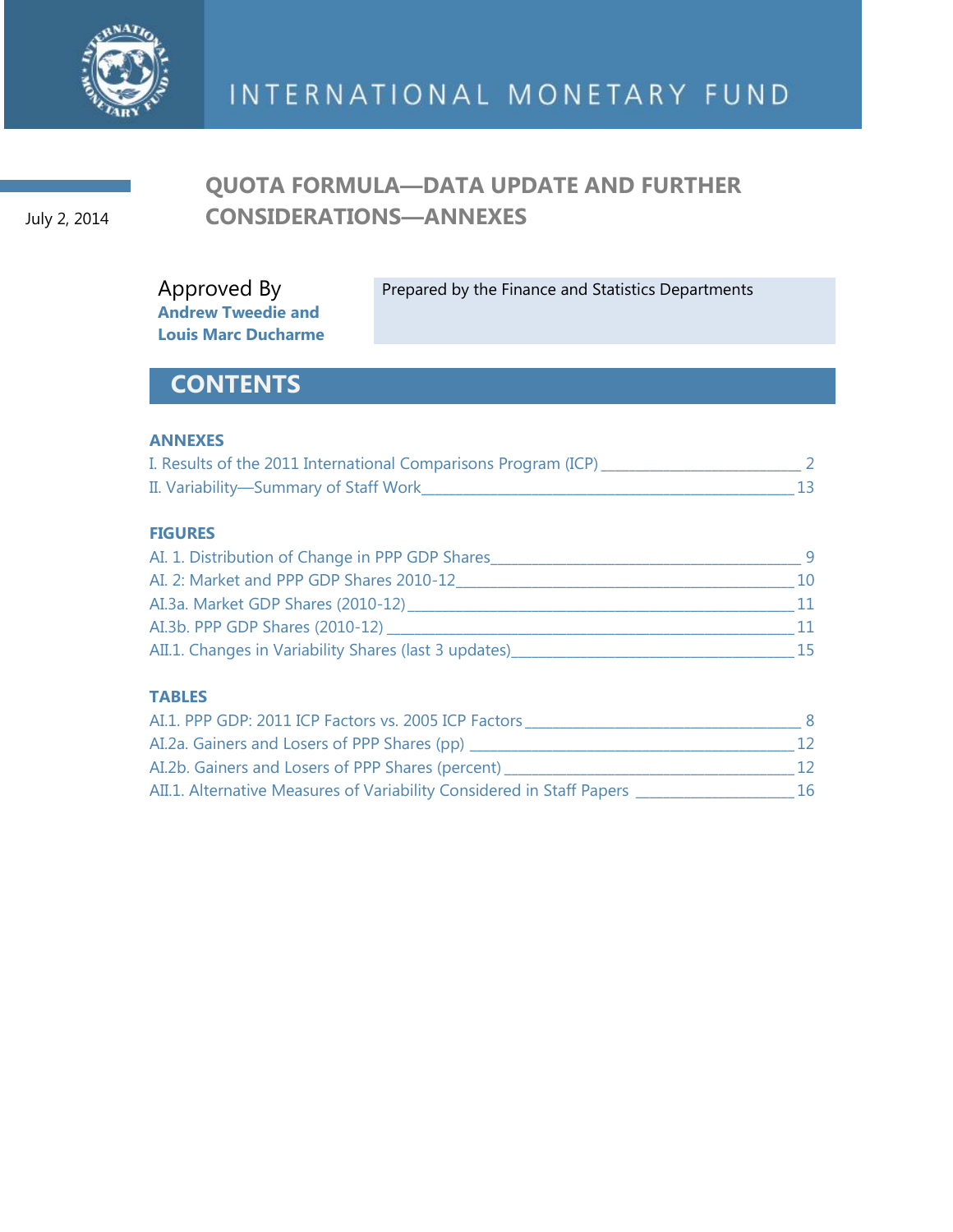### **Annex I. Results of the 2011 International Comparisons Program (ICP)**<sup>1</sup>

*The results of the 2011 International Comparison Program (ICP) were published on April 29, 2014. The 2011 ICP includes further significant improvements in methodology as well as an expansion in geographical scope since the last round in 2005, on which the previous quota data for PPP GDP were based. Overall, the 2011 ICP resulted in significant changes for some individual members' PPP GDP share and a substantial increase in the PPP GDP share for EMDCs. It is difficult to determine the exact factors that contributed to the significant differences between the results from the 2011 benchmark, which are based on a new price survey, and the results derived by extrapolating the 2005 data using national GDP price deflator growth rates. Improvements in methodology and increased country coverage were likely important factors in the changes of members' PPP GDP shares. Recent analysis conducted for the ICP Global Office also suggests that methodological improvements in linking regions of the world together introduced with the 2011 ICP have made the PPP results more reliable across the different world regions.* 

### **Background**

**The quota data for PPP GDP are obtained from the World Economic Outlook (WEO) database,**  which in turn draws on data prepared by the ICP.<sup>2</sup> The WEO uses PPP data to compute weights to produce aggregate ratios and growth rates for country groups. The WEO PPP price indices are based on the results of the ICP survey, and the ICP updates its surveys over time (the last survey prior to 2011 was in 2005).<sup>3</sup> Purchasing power parities (PPPs) are deflators of bilateral ratios of GDP in national currency to compare the size and price levels of economies around the world. For example, the ratio of Brazilian GDP in reais to US GDP in dollars (USD), whose units are reais/USD, would be deflated by the Brazil-US PPP, whose units also are reais/USD, to obtain the relative volume of GDP between Brazil and the US expressed as a unitless index. If we wish to express this volume in USD units we then multiply the relative volume index by US GDP (the GDP of the numeraire country in national currency units).

**Differences between GDP on a PPP basis and GDP on a market exchange rate basis reflect a variety of factors.** GDP conversions into a common unit using market exchange rates are generally regarded as producing measures of countries' ability to pay in a common currency of conversion. For internationally traded goods and services, prices measured in given currency units tend toward broadly similar levels in different countries. On the other hand, items that are only domestically consumed ("non-tradables"), particularly services, may have persistently differing prices from country to country when measured in a given currency. Empirically, applying currency exchange

<sup>&</sup>lt;u>nessen by Kim Zieschang (STA)</u>; and Sheila Bassett, and Carlos Janada (all FIN).<br><sup>1</sup> Prepared by Kim Zieschang (STA); and Sheila Bassett, and Carlos Janada (all FIN).

 $2$  See the Statistical Appendix for further details.

 $3$  Comprehensive information on the ICP can be found at the following website: [http://web.worldbank.org/WBSITE/EXTERNAL/DATASTATISTICS/ICPEXT/0,,contentMDK:22377119~menuPK:6782247~pagePK:60002](http://web.worldbank.org/WBSITE/EXTERNAL/DATASTATISTICS/ICPEXT/0,,contentMDK:22377119~menuPK:6782247~pagePK:60002244~piPK:62002388~theSitePK:270065,00.html) [244~piPK:62002388~theSitePK:270065,00.html.](http://web.worldbank.org/WBSITE/EXTERNAL/DATASTATISTICS/ICPEXT/0,,contentMDK:22377119~menuPK:6782247~pagePK:60002244~piPK:62002388~theSitePK:270065,00.html)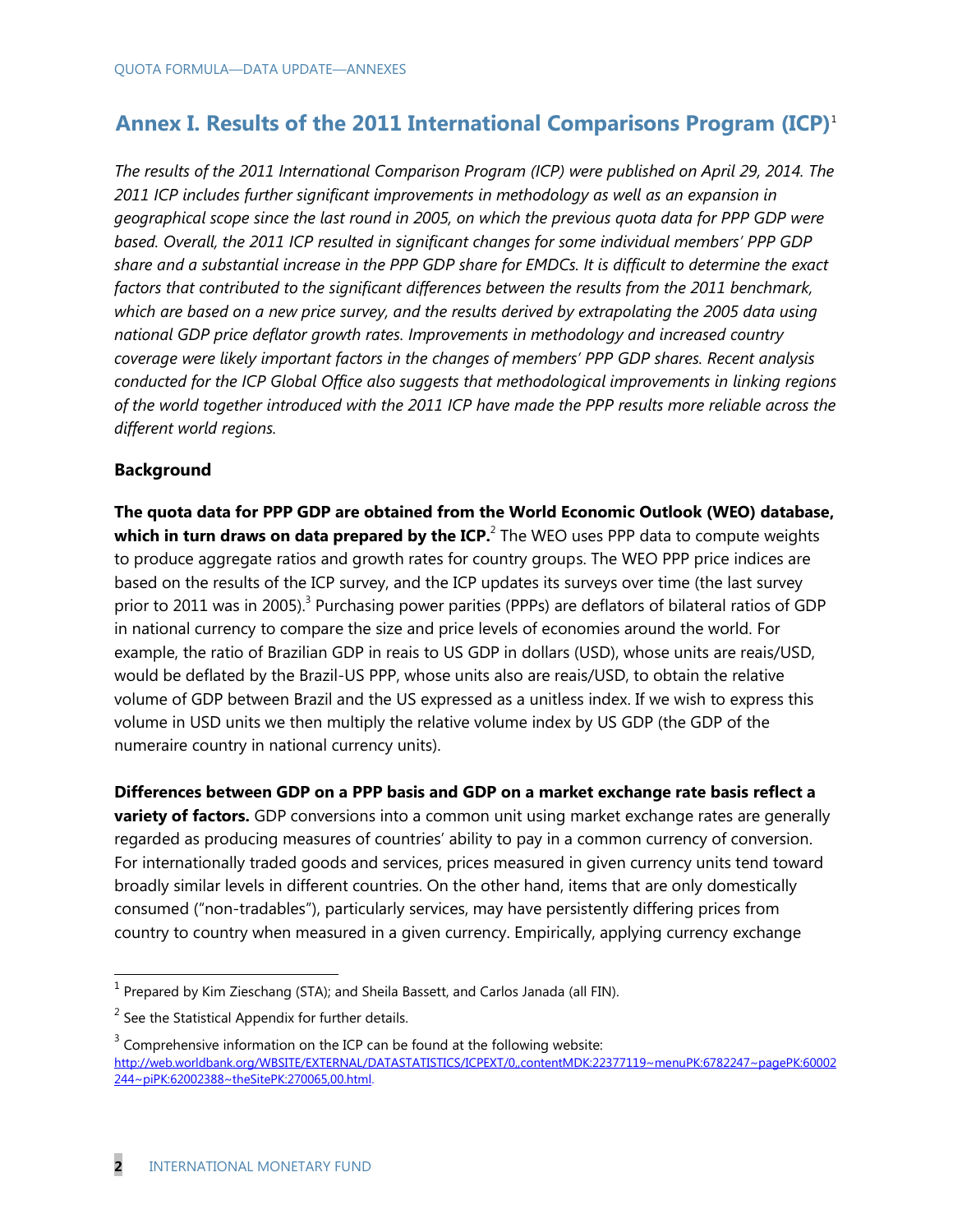rates to compare the size of economies in GDP volume tends to underestimate the purchasing power of money in EMDCs and, thereby, the purchasing power of their economies relative to the advanced economies. PPPs also are more stable than market exchange rates. A wide variety of temporary factors influence market exchange rates, including the stance of monetary policy, currency speculation, temporary changes in the current and capital accounts, and official exchange market interventions. PPPs on the other hand reflect more stable underlying valuations.

**The PPP data are widely used.** The data are used by researchers as well as a large number of international and regional organizations, including for poverty headcounts (World Bank), WEO (IMF), allocation of structural and cohesion funds (European Commission), Human Development Index (UNDP), health inequality assessment (WHO), and assessment of per capita expenditures in education (UNESCO).

**Worldwide PPP-based comparisons of GDP require a comprehensive data collection effort beyond what national statistical offices do.** The ICP began in 1968 as a modest research project jointly conducted by the United Nations Statistical Division and the International Comparisons Unit of the University of Pennsylvania. The first round of the ICP in 1970 included only 10 countries. Regionalization of the effort began after the 1975 comparison and the Eurostat-OECD PPP Program became part of the ICP in the early 1980s. The first time all regions of the world were covered was in 1993. The ICP is now the largest international statistical initiative, covering 179 economies and eight geographic regions, including Africa, Asia and the Pacific, the Caribbean, Commonwealth of Independent States (CIS), Latin America, OECD-Eurostat, the Pacific Islands, and Western Asia. The World Bank has been the global coordinator of the ICP since 1993. The IMF has participated on the Executive Board and Technical Advisory Group of the ICP, and has financially contributed to the ICP, since the 2005 round.

**The 2005 ICP round was an unprecedented global statistical effort and represented a further major overhaul of methods used.** Data collection was overseen by regional coordinating agencies, which compiled the results and produced regional estimates of PPPs. The strong partnership with Eurostat and the OECD and their parallel programs for their members made it possible to combine the results from those efforts with the worldwide effort, thereby producing coverage for 146 economies, far exceeding the number of participants in any previous ICP survey. Work was done in six "regions" of the world (Africa, Asia, CIS, OECD-Eurostat, South America, and Western Asia), overseen by the ICP Global Office in the World Bank. National agencies were responsible for conducting surveys and regional agencies worked on regional comparisons. The 2005 ICP incorporated certain restrictions on the estimation of the global system of PPPs, as some regions did not want the global ICP to make any adjustments to the bilateral PPPs that they had compiled for countries lying within their respective regional territories. This effectively imposed a principle termed (regional) "fixity" on the global comparison. To implement a uniform methodology, the 2005 ICP decided that "fixity" would apply to the PPP estimates within every one of the six ICP regions. This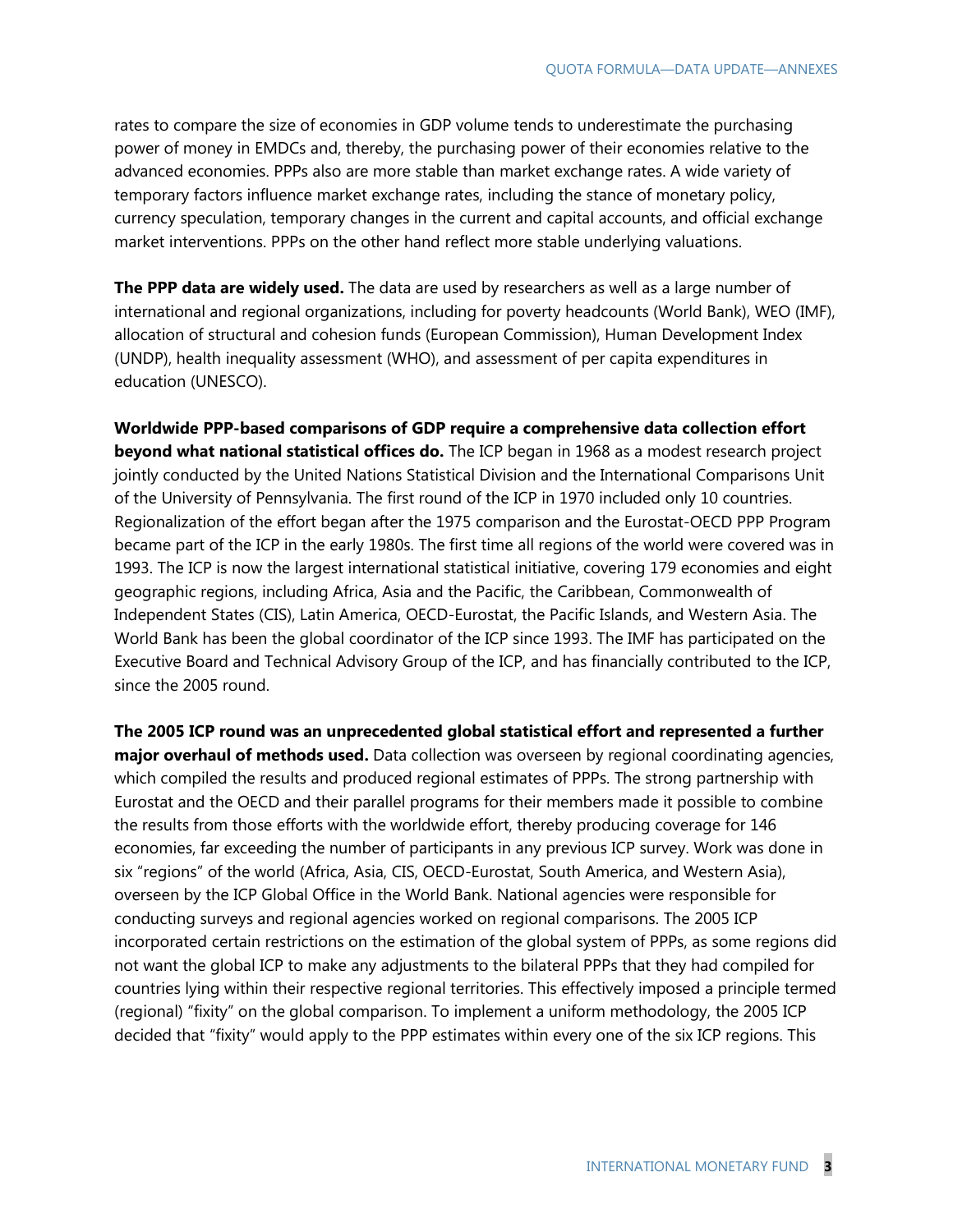effectively meant that adjusting the global system of bilateral parities to be transitive<sup>4</sup> could not be done for all countries at one time, and there was a need to link groups of regional systems of transitive bilateral PPPs together into a global transitive system by calculating a transitive set of region-level parities.<sup>5</sup> To compute the regional linking factors or parities, the 2005 survey introduced a "ring comparison" technique whereby the regional link factors were computed using price data on a list of products specifically determined for a "ring group" of countries, at least two of which represented each region.<sup>6</sup> As discussed further below, important changes in the regional linking technique were introduced with the 2011 ICP that made the regional link estimates more reliable.

### **The 2011 ICP Round and PPP Data Quality**

**The 2011 round of the ICP has made further headway in strengthening the PPP data.** This survey updated the underlying price surveys from 2005 to 2011. Country coverage was expanded and the quality of the price surveys was enhanced, building on the strong base provided by the 2005 ICP. Improvements were made in four major areas: (i) the survey frameworks were strengthened to ensure that data collection would provide the most reliable average prices possible; (ii) an ICP national accounts framework was developed to ensure that expenditure values were compiled in compliance with the System of National Accounts, while also ensuring consistency with prices collected; (iii) the "Ring Approach" used in 2005 to link the regions and the Eurostat-OECD PPPs to the global results was changed to a "global core list" approach in which all participating countries were asked to include a common set of items in the regional list of products they surveyed;<sup>7</sup> (iv) finally, and more broadly, a research agenda was established and then implemented by the Technical Advisory Group and other experts to advise the Global Office on price survey, expenditure compilation, data validation and computation processes to be applied at the country, regional, and global levels.

**Country coverage was increased significantly in the 2011 ICP round compared with the 2005** 

**round.** The 2011 round covers 179 economies (of which 164 are Fund member countries) compared to the previous round of 146 countries (143 members). In addition to the eight regions described earlier, there were 20 non-benchmark countries (10 members) for which the PPP factors were

 4 A system of bilateral parities is *transitive* when for any set three (or more) bilateral comparisons PPPik, PPPij, and PPP<sub>jk</sub> involving countries i, j, and k, PPP<sub>ik</sub> = PPP<sub>ij</sub> × PPP<sub>jk</sub>. This property is not in general satisfied by the initial, directly calculated system of PPPs and is obtained by a statistical adjustment algorithm.

 $<sup>5</sup>$  Thus, for example, the parity of the US with South Africa would be the product of (1) the parity of the US with the</sup> OECD-Eurostat region, (2) the parity of the OECD-Eurostat region with the African region, and (3) the parity of the African region with South Africa, with the second parity in this sequence being the regional link factor.

 $^6$  The "ring" countries thus priced both their regional list of products as well as the "ring" list of products used to link the regions together.

<sup>&</sup>lt;sup>7</sup> The 2011 ICP's regional "fixity" conditions and associated regional linking scheme are broadly similar to those implemented in 2005, except that the regional link factors are based on an international "core list" of products for which prices are collected in all countries rather than only for the selected "ring" group as in 2005. The 2011 "global core list" also contained a broader selection of items found across the world than the 2005 "ring list," which was based on the items priced in the OECD-Eurostat comparison.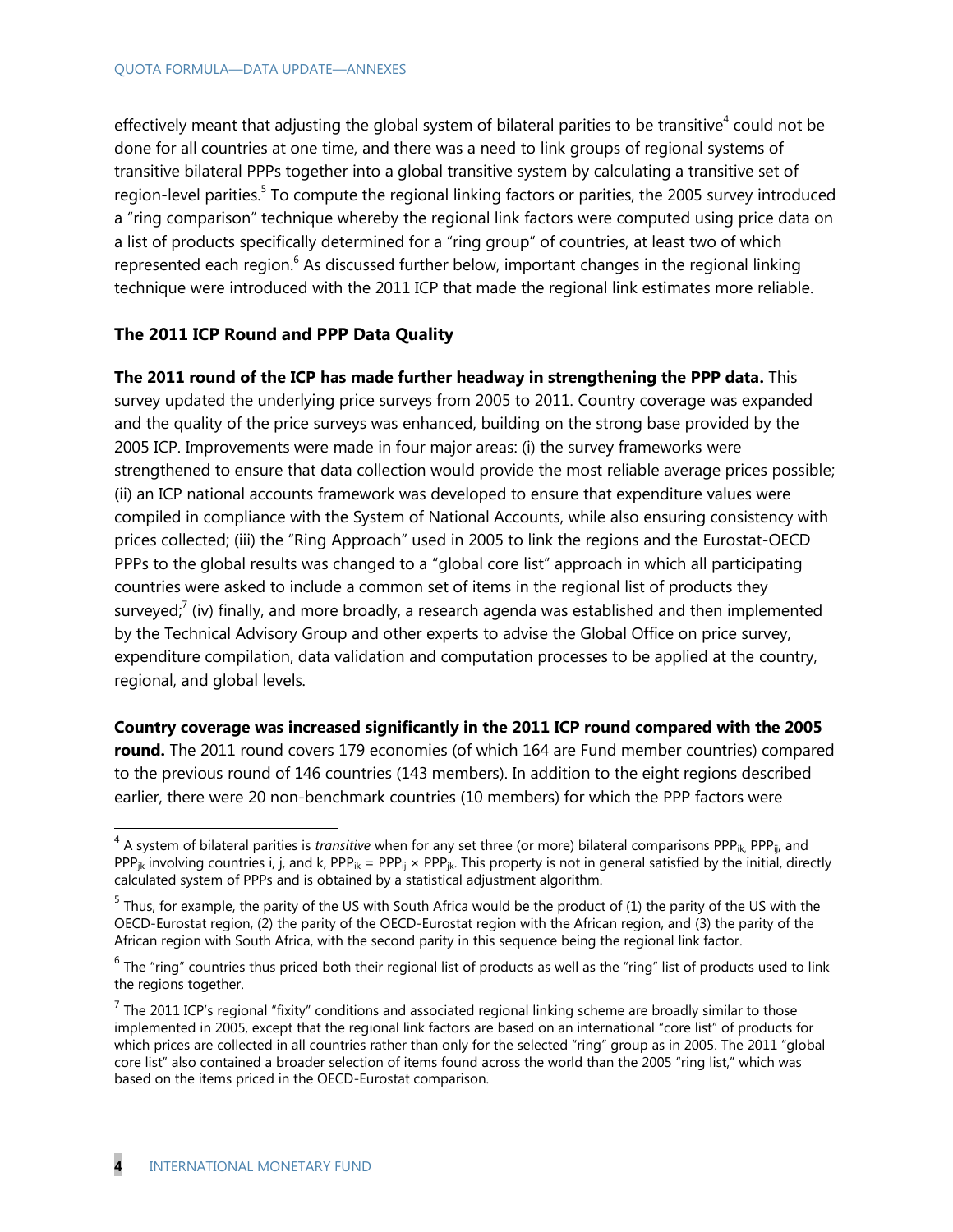approximated using consumption expenditure. An additional 15 non-benchmark economies (14 Fund members) did not participate in the 2011 survey but their PPPs were estimated by the ICP using a linear regression.

**Additional methodological improvements were introduced.** A number of methodological changes contributed to often sizeable differences between the PPP GDP data based on the 2011 ICP and the data extrapolated to 2011 from the 2005 ICP data using national GDP volume statistics.

- First, though the methodologies of the 2011 and 2005 ICPs are in many respects similar for global linking and aggregation, the 2011 approach broadened the base of countries from which data were drawn for compiling the regional linking parities to reduce their sensitivity to pricing problems in particular countries. In particular, the 2005 ICP had used data on a specific list of goods and services for only 18 economies as a "ring" to link together the regions of which they were respectively members. By contrast, the 2011 ICP used data on a "core list" of goods and services collected in almost all participating economies to link regions together.<sup>8</sup>
- Second, while the 2011 and 2005 ICPs used a "country-product-dummy" (CPD) regression method to compute PPPs at the basic heading level, the 2011 ICP up-weighted individual products seen as having significant market share in their respective countries.
- Third, the methodology used to calculate dwelling rent differed across regions between 2005 and 2011, with use of an imputed rent method more prevalent in 2011.
- Fourth, the PPPs for government expenditure incorporated productivity adjustments more extensively in 2011 than in 2005.
- Finally, the cost-based methodology for the construction component of capital formation expenditure was simplified in 2011 to labor, materials, and equipment rental, in view of complications encountered with acquiring the greater amount of primary data needed for the basket of the construction components method used in 2005.

**Overall, PPP data are as reliable as the national GDP and price statistics from which they are constructed, and are broadly comparable in quality to the other data used in the quota formula.** All economic statistics, unless based on a perfectly measured, fully covered population of units, are estimators. The statistics produced by the ICP do not differ in this regard from other economic statistics and, indeed, their properties depend on the properties of the GDP and price estimators underlying them and the methodology employed to link the country estimators**.**

**Nonetheless, as for any set of economic statistics, the implementation of PPPs confronts certain measurement challenges.** The PPP data are estimators of the price component of the

 8 See Deaton, A. and B. Aten, 2014, *Trying to Understand the PPPs in ICP 2011: Why Are the Results So Different?* [http://www.princeton.edu/~deaton/downloads/Deaton\\_Aten\\_Trying\\_to\\_understand\\_ICP\\_2011\\_V3\\_1.pdf](http://www.princeton.edu/~deaton/downloads/Deaton_Aten_Trying_to_understand_ICP_2011_V3_1.pdf)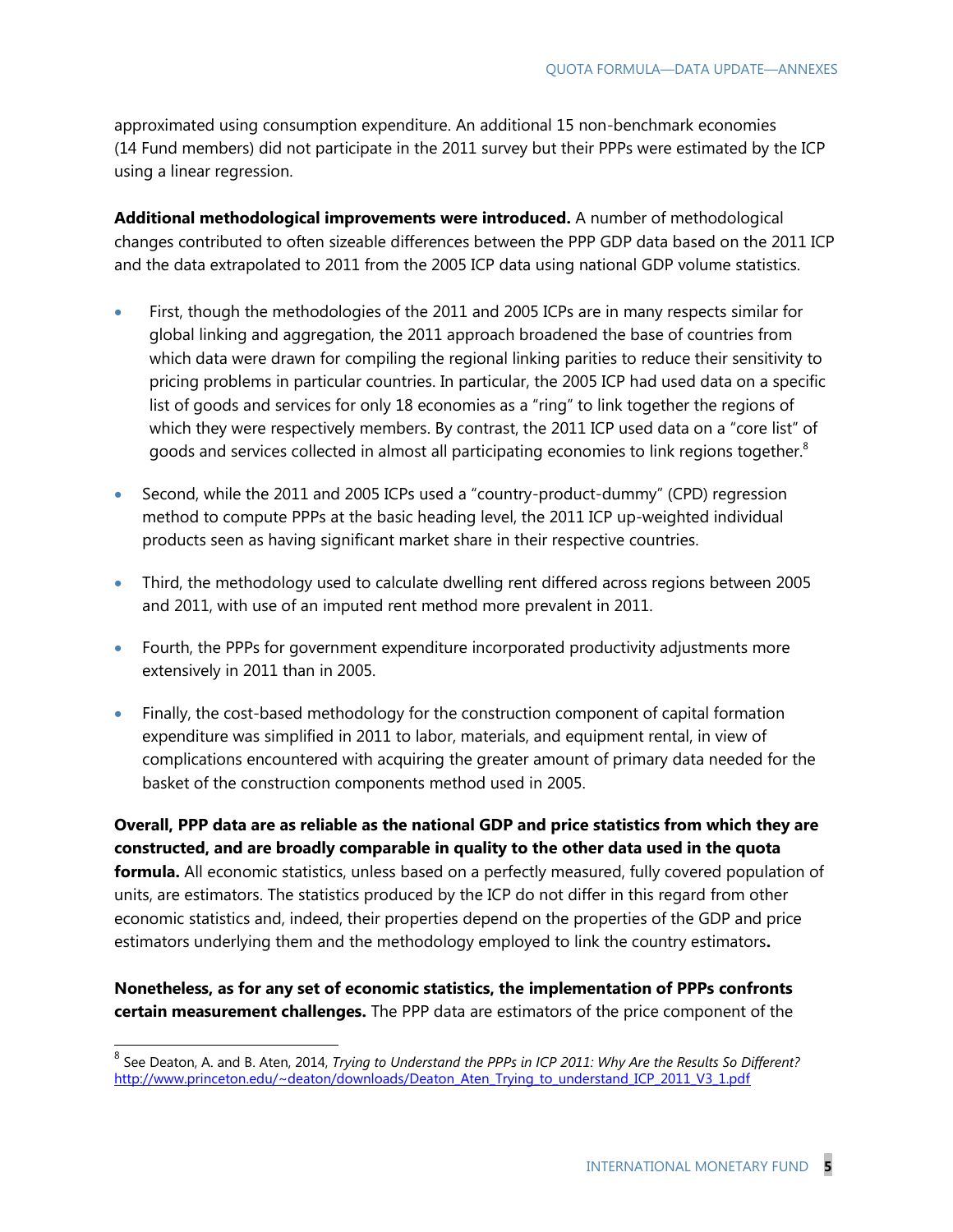price-volume decompositions of GDP ratios in national currencies. They are point measures that fall within a margin of error of the unknown true values. The most difficult expenditure components of GDP to measure at both current (national) prices and at purchasing power parity are (i) those resulting from nonmarket production, such as general government services (e.g., education, health, and public administration), (ii) the value of housing services yielded from rented and, especially, owner-occupied dwellings, and (iii) the value of work in progress, construction, and fixed capital formation in the form of structures. In (i), final expenditures are measured as a sum of costs of production, and it is necessary to establish how productively inputs are used to generate the nonmarket public service outputs on which final expenditures are made. The GDP volume arising from nonmarket goods and services is affected by productivity of inputs, and the productivity of inputs is notably affected by capital intensity. Thus, differing productivities between countries compared should be accounted for in factoring the price and volume components of a nominal GDP ratio. In (ii), housing characteristics vary around the world and should be adjusted for in comparing rentals and, for owner occupied dwellings, imputed rentals. The latter affects both imputed level and price of owner-occupied housing, as well as the price of rental housing. International variations in housing characteristics are part of the relative volume (PPP GDP) rather than price (PPP) component of the above factorization of a nominal GDP ratio between countries. Similar considerations apply to comparing fixed capital formation between countries in (iii). Although methods for addressing these issues are conceptually well understood, the data for implementing the methodologies are not always readily available. The 2005 ICP took these challenges into account within the limits of the available information, and the 2011 ICP survey further progressed in addressing the latter two challenges.

### **Comparing the 2005 and 2011 ICP results**

**This section compares PPP GDP for the period 2010-12 based on the new 2011 ICP data with estimates using the 2005 ICP data, while recognizing the limitations of such comparisons.** The ICP cautions that estimates of PPP rates between benchmark years using changes in GDP deflators relative to the U.S. (as done in the WEO) can lead to large differences relative to the PPP benchmarks, which are based on detailed price surveys. $9$  As noted above, the methodological changes that were introduced and the expanded country coverage with the 2011 ICP survey are also likely to affect the results relative to data based on the 2005 ICP data.

 $9$  Extrapolation of PPPs based on relative price deflators would best capture developments in relative PPP GDP if countries had similar economic structures and were evolving in a similar way, which is clearly not the case across the broad range of the Fund's membership. For instance, the share of non-tradables in a given economy might increase (or decrease) over time due to changes in its relative prices that are not captured by simply adjusting the PPP factors by the price differential between that of the domestic economy and the numéraire country, leading to potential distortion over time. In addition, the extrapolations can be affected by changes in terms of trade.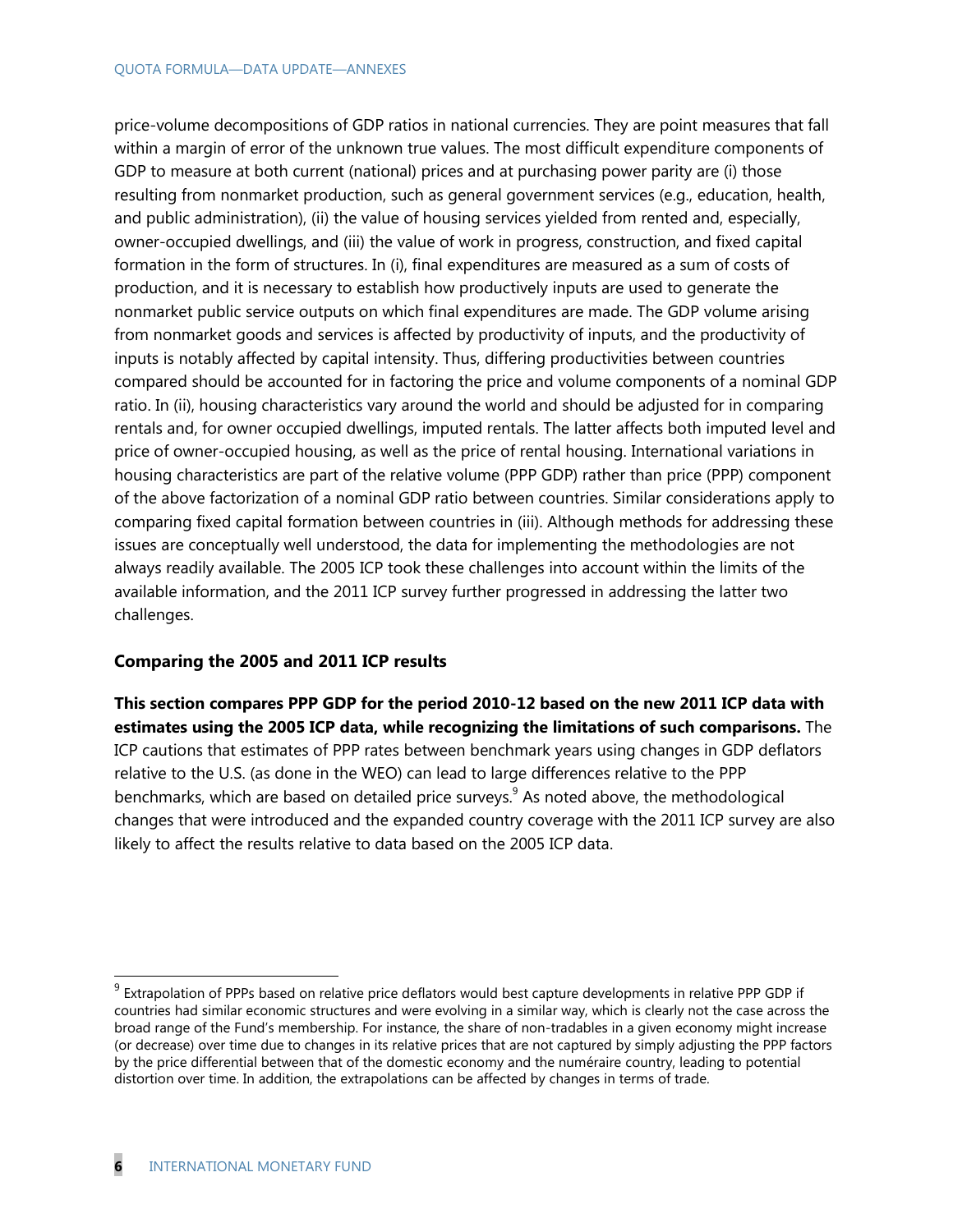**The comparisons reveal significant changes in PPP GDP data (Table AI.1), possibly linked to methodological improvements in linking different regions of the global economy.** <sup>10</sup> It is difficult to determine the exact reasons behind the large deviations between PPP GDP based on the 2011 ICP survey and the extrapolated data based on the 2005 ICP survey. However, recent work conducted for the ICP Global Office by Deaton and Aten indicates that the "ring" methodology used to link regional blocks in the 2005 survey may have overstated the relative price levels, and thus understated the GDP-PPP, of poorer regions, and that improved methods introduced in the 2011 ICP avoided this problem. Changes in the methodology for linking the regions, as discussed above, may explain a significant part of the differences between the results of the two ICP rounds. Specifically, the "ring approach" used in 2005 is thought to have significantly understated PPP GDP in many countries outside the OECD-Eurostat region in the 2005 ICP. The improved methodology of the 2011 ICP in linking regions based on price data from all countries in a region is likely to capture better the relative PPP GDP of different regions, and provide a more reliable picture in comparing different regions.

**The PPP GDP of many EMDCs records a substantial increase.** A total of 151 countries see an increase in their PPP GDP, and global PPP GDP increases by 15.6 percent relative to the estimates based on the 2005 benchmarks. Of the 151 countries whose PPP GDP increases, the majority are EMDCs (20 AEs and 131 EMDCs). In contrast, 36 members see a decline in PPP GDP (5 AEs and 31 EMDCs). The PPP GDP for the United States, which is the numéraire country, remains unchanged. Overall, EMDCs and LICs gain an additional 5.3 pp and 0.4 pp, respectively, in global PPP share with the 2011 ICP compared with data based on the 2005 ICP.

<sup>10</sup> See Deaton and Aten, *op.cit*.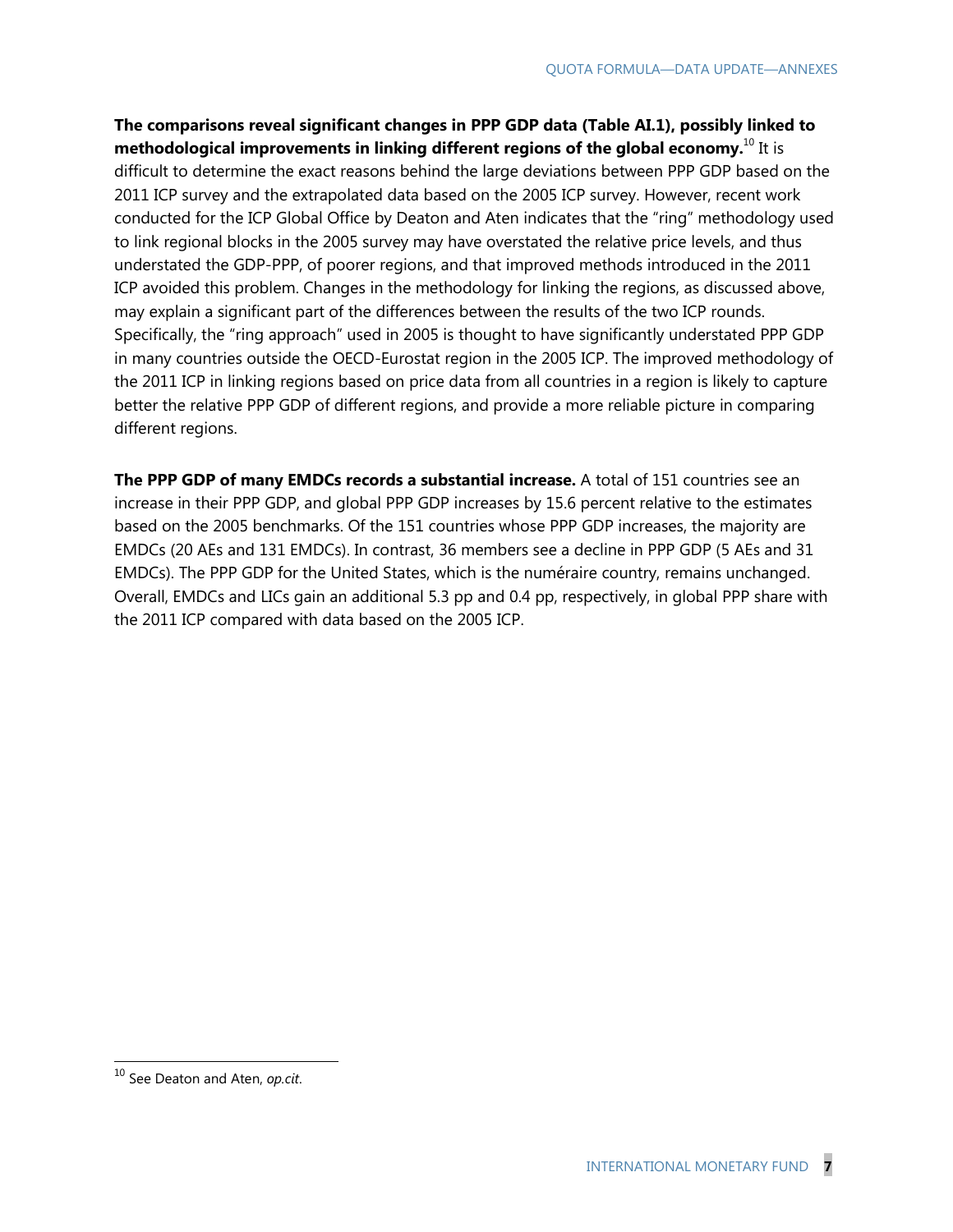#### **Table AI.1. PPP GDP: 2011 ICP Factors vs. 2005 ICP Factors**

|                                             | PPP GDP                             |             | PPP GDP          |             | Change in     | Change in    |
|---------------------------------------------|-------------------------------------|-------------|------------------|-------------|---------------|--------------|
|                                             | 2010-2012 Average (SDR billions) 1/ |             | Shares (percent) |             |               |              |
|                                             | 2011 ICP 2/                         | 2005 ICP 2/ | 2011 ICP 2/      | 2005 ICP 2/ | SDR (percent) | Shares (pps) |
| Advanced economies                          | 24,609                              | 23,967      | 41.94            | 47.22       | 2.68          | $-5.28$      |
| Major advanced economies                    | 20,264                              | 19,906      | 34.53            | 39.22       | 1.80          | $-4.68$      |
| <b>United States</b>                        | 10,083                              | 10,083      | 17.18            | 19.86       |               | $-2.68$      |
| Japan                                       | 2,857                               | 2,878       | 4.87             | 5.67        | $-0.71$       | $-0.80$      |
| Germany                                     | 2,151                               | 1,980       | 3.67             | 3.90        | 8.65          | $-0.23$      |
| France                                      | 1,523                               | 1,413       | 2.59             | 2.78        | 7.74          | $-0.19$      |
| United Kingdom                              | 1,420                               | 1,463       | 2.42             | 2.88        | $-2.99$       | $-0.46$      |
| Italy                                       | 1,316                               | 1,170       | 2.24             | 2.30        | 12.54         | $-0.06$      |
| Canada                                      | 914                                 | 919         | 1.56             | 1.81        | $-0.54$       | $-0.25$      |
| Other advanced economies                    | 4,344                               | 4,061       | 7.40             | 8.00        | 6.98          | $-0.60$      |
| Spain                                       | 954                                 | 892         | 1.63             | 1.76        | 6.97          | $-0.13$      |
| Netherlands                                 | 462                                 | 445         | 0.79             | 0.88        | 4.02          | $-0.09$      |
| Australia                                   | 621                                 | 592         | 1.06             | 1.17        | 4.92          | $-0.11$      |
| Belgium                                     | 283                                 | 263         | 0.48             | 0.52        | 7.66          | $-0.04$      |
| Switzerland                                 | 262                                 | 225         | 0.45             | 0.44        | 16.26         | 0.00         |
| Sweden                                      | 254                                 | 241         | 0.43             | 0.47        | 5.25          | $-0.04$      |
| Austria                                     | 232                                 | 222         | 0.39             | 0.44        | 4.29          | $-0.04$      |
| Norway                                      | 199                                 | 170         | 0.34             | 0.34        | 17.22         | 0.00         |
| Ireland                                     | 126                                 | 118         | 0.22             | 0.23        | 7.29          | $-0.02$      |
| Denmark                                     | 150                                 | 132         | 0.26             | 0.26        | 13.39         | $-0.01$      |
| Emerging Market and Developing Countries 3/ | 34,072                              | 26,792      | 58.06            | 52.78       | 27.17         | 5.28         |
| Africa                                      | 2,116                               | 1,671       | 3.61             | 3.29        | 26.57         | 0.31         |
| South Africa                                | 394                                 | 356         | 0.67             | 0.70        | 10.68         | $-0.03$      |
| Nigeria                                     | 328                                 | 265         | 0.56             | 0.52        | 23.88         | 0.04         |
| Asia                                        | 17,947                              | 14,168      | 30.58            | 27.91       | 26.68         | 2.67         |
| China 4/                                    | 8,941                               | 7,451       | 15.24            | 14.68       | 19.99         | 0.56         |
| India                                       | 3,809                               | 2,879       | 6.49             | 5.67        | 32.31         | 0.82         |
| Korea, Republic of                          | 930                                 | 991         | 1.59             | 1.95        | $-6.07$       | $-0.37$      |
| Indonesia                                   | 1,333                               | 721         | 2.27             | 1.42        | 84.81         | 0.85         |
| Singapore                                   | 240                                 | 200         | 0.41             | 0.39        | 19.61         | 0.01         |
| Malaysia                                    | 393                                 | 299         | 0.67             | 0.59        | 31.69         | 0.08         |
| Thailand                                    | 563                                 | 394         | 0.96             | 0.78        | 43.09         | 0.18         |
| Middle East, Malta & Turkey                 | 4,405                               | 2,962       | 7.51             | 5.83        | 48.72         | 1.67         |
| Saudi Arabia                                | 876                                 | 530         | 1.49             | 1.04        | 65.43         | 0.45         |
| Turkey                                      | 834                                 | 677         | 1.42             | 1.33        | 23.24         | 0.09         |
| Iran, Islamic Republic of                   | 767                                 | 630         | 1.31             | 1.24        | 21.66         | 0.07         |
| Western Hemisphere                          | 5,118                               | 4,431       | 8.72             | 8.73        | 15.52         | $-0.01$      |
| <b>Brazil</b>                               | 1,811                               | 1,460       | 3.09             | 2.88        | 24.05         | 0.21         |
| Mexico                                      | 1,215                               | 1,103       | 2.07             | 2.17        | 10.15         | $-0.10$      |
| Venezuela, República Bolivariana de         | 326                                 | 241         | 0.55             | 0.47        | 35.14         | 0.08         |
| Argentina                                   | 437                                 | 449         | 0.75             | 0.89        | $-2.62$       | $-0.14$      |
| Transition economies                        | 4,486                               | 3,561       | 7.64             | 7.01        | 25.98         | 0.63         |
| Russian Federation                          | 2,077                               | 1,526       | 3.54             | 3.01        | 36.13         | 0.53         |
| Poland                                      | 538                                 | 491         | 0.92             | 0.97        | 9.61          | $-0.05$      |
| Total                                       | 58,680                              | 50,759      | 100.00           | 100.00      | 15.60         |              |
| Memorandum Item:                            |                                     |             |                  |             |               |              |
| <b>EU 28</b>                                | 10,859                              | 10,134      | 18.51            | 19.96       | 7.16          | $-1.46$      |
| LICs 5/                                     | 2,067                               | 1,605       | 3.52             | 3.16        | 28.82         | 0.36         |

Source: Finance Department.

1/ Based on IFS data through 2012.

2/ The 2011 ICP column shows PPP GDP for the period 2010-12 based on the new 2011 factors published by the International Comparison Program (ICP) in April 2014; the 2005 column shows the PPP GDP series for the same period based on the 2005 ICP benchmark published in 2007. The two columns utilize the same nominal GDP data in local currency as well as deflators, both obtained from WEO.

3/ Including Czech Republic, Estonia, Korea, Latvia, Malta, Singapore, Slovak Republic, and Slovenia.

4/ Including China, P.R. and Hong Kong SAR. The PPP GDP only includes China, P.R., and Hong Kong SAR.

5/ PRGT-eligible countries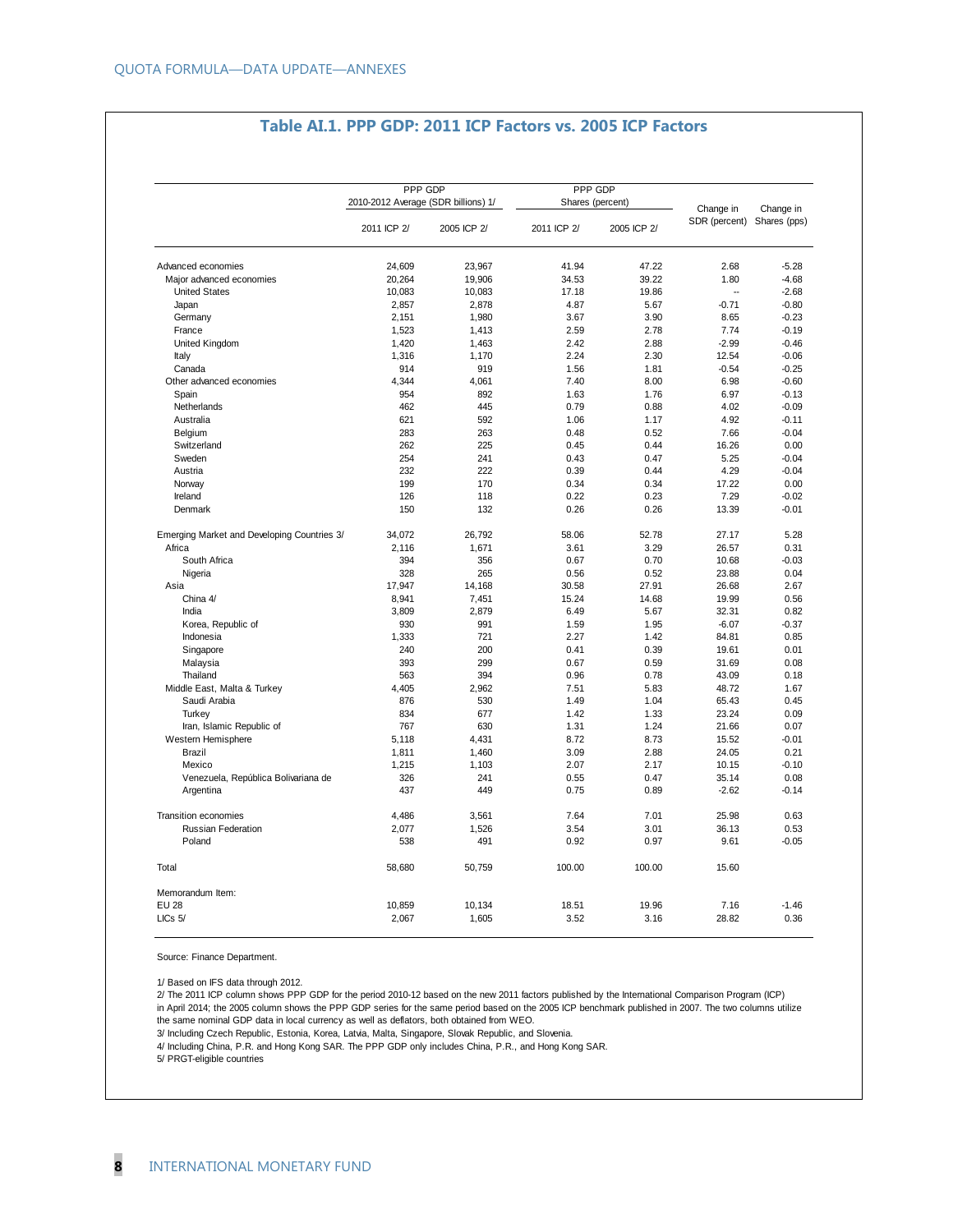

**In terms of PPP shares, 93 members (mainly EMDCs) gain with the 2011 ICP data compared with the 2005 ICP data** (Figures AI.1 and AI.2). Three AEs gain PPP share (Norway, San Marino, and Switzerland) with a very small gain (0.01 pp); the remaining 23 AEs lose (collectively 5.3 pp). Ninety EMDCs gain PPP share (a total of 6.2 pp), but there are also 72 EMDCs losing PPP share (a total of about 1.0 pp). Thirty-eight LICs gain PPP share, resulting in a net gain in PPP GDP share, which increases to 3.5 percent from 3.2 percent. Based on data for 2010-12, EMDCs as a group have about two-fifths of market GDP, while they accounted for a little over half of PPP GDP based on the 2005 PPP factors, and nearly three-fifths after the update (Figures AI.3a and AI.3b).

**The top twenty gainers of PPP share are all EMDCs.** Table AI.2a shows the members with the largest absolute gains and losses in PPP GDP shares. The EMDCs gaining the most include Indonesia (0.9 pp), India (0.8), China (0.6), Russia (0.5), and Saudi Arabia (0.4), which collectively account for nearly 60 percent of the group's increase. The largest reductions in PPP share are generally concentrated among AEs, including the US (-2.7 pp), Japan (-0.8), and the UK (-0.5). Korea, which for purposes of the quota data base is grouped among EMDCs, sees a decline of 0.4 pp. In relative terms (i.e., changes in percent), Zimbabwe's PPP global share gains the most while Kiribati's declines by the largest percentage value (Table AI.2b).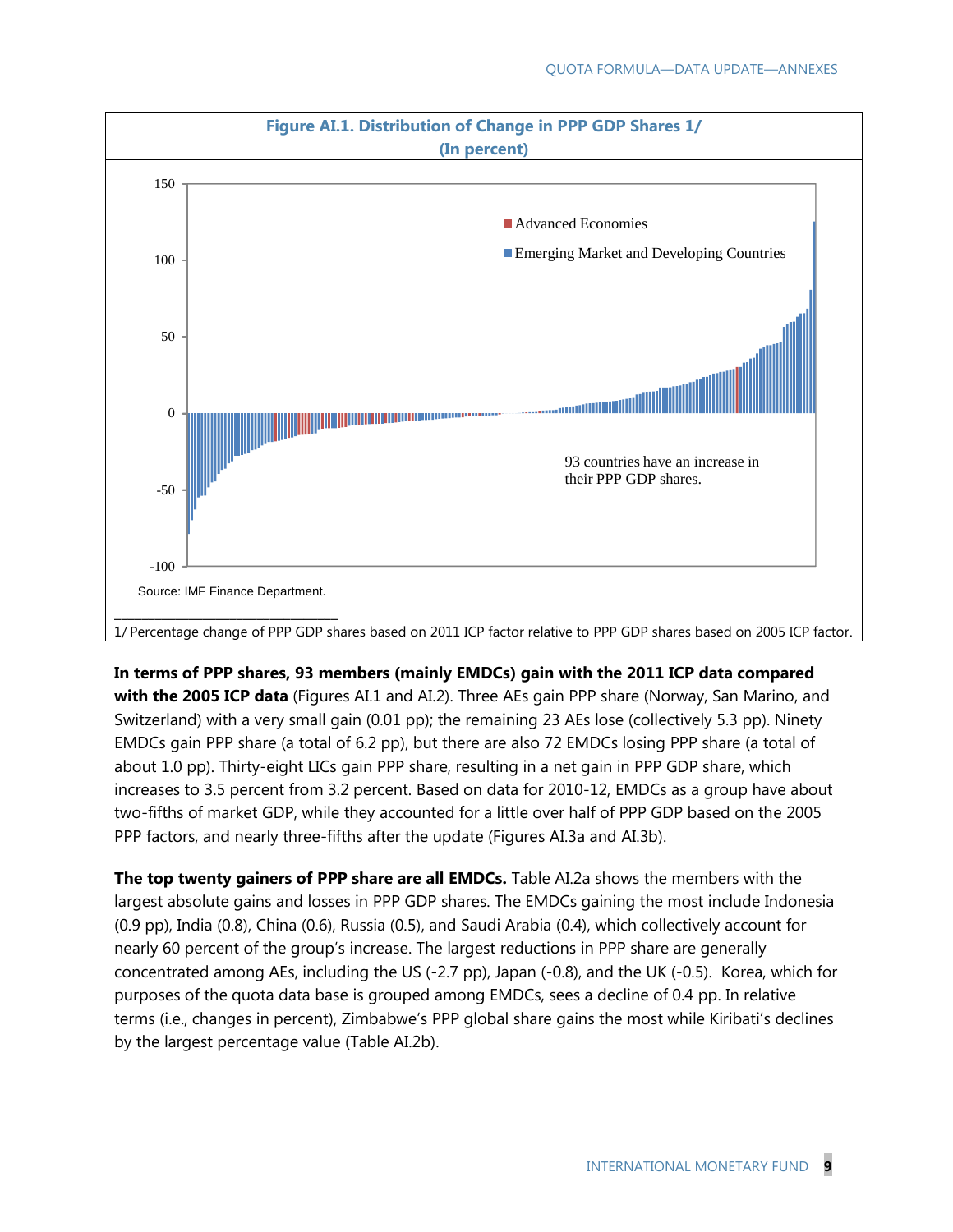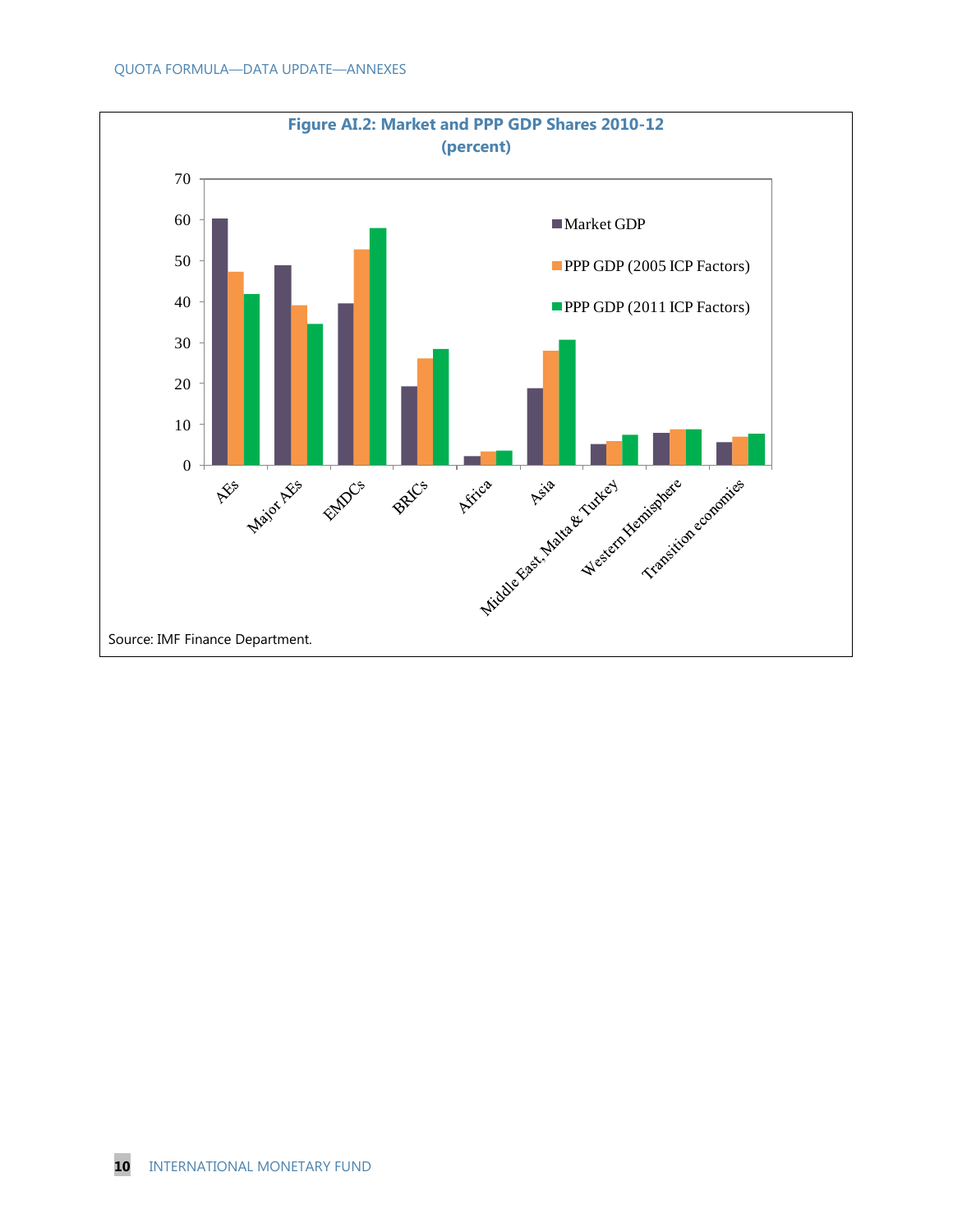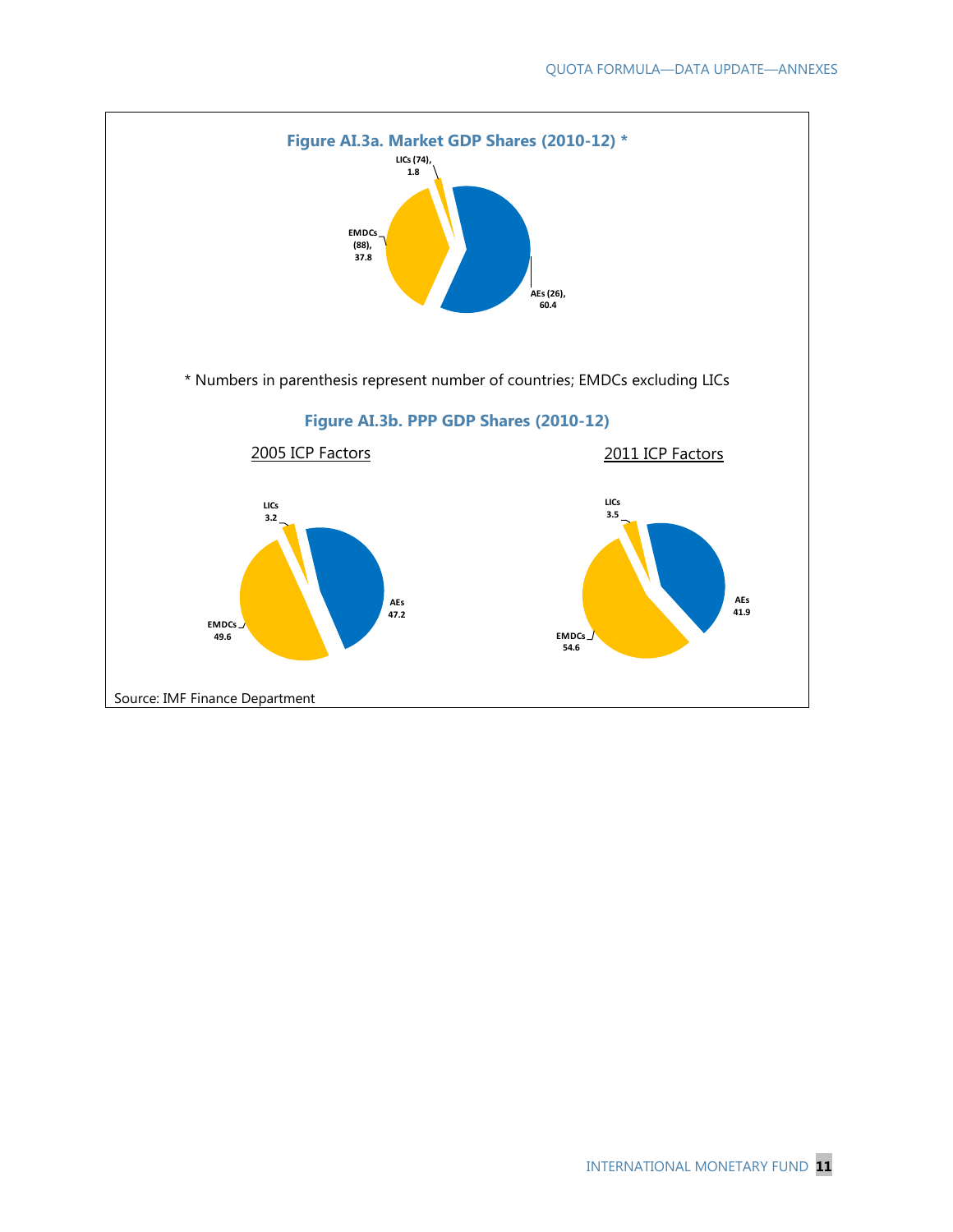|                   | Top 20 Gainers PPP Shares (pps) |      |                | Top 20 Losers PPP Shares (pps) |         |
|-------------------|---------------------------------|------|----------------|--------------------------------|---------|
| 1                 | Indonesia                       | 0.85 | 1              | <b>United States</b>           | $-2.68$ |
| 2                 | India                           | 0.82 | $\overline{2}$ | Japan                          | $-0.80$ |
| 3                 | China                           | 0.56 | 3              | United Kingdom                 | $-0.46$ |
| 4                 | Russia                          | 0.53 | 4              | Korea, Republic of             | $-0.37$ |
| 5                 | Saudi Arabia                    | 0.45 | 5              | Canada                         | $-0.25$ |
| 6                 | Egypt                           | 0.28 | 6              | Germany                        | $-0.23$ |
| $\overline{7}$    | <b>United Arab Emirates</b>     | 0.25 | $\overline{7}$ | France                         | $-0.19$ |
| 8                 | Brazil                          | 0.21 | 8              | Argentina                      | $-0.14$ |
| 9                 | Algeria                         | 0.19 | 9              | Spain                          | $-0.13$ |
| 10                | Thailand                        | 0.18 | 10             | Australia                      | $-0.11$ |
| 11                | Iraq                            | 0.18 | 11             | Mexico                         | $-0.10$ |
| $12 \overline{ }$ | Pakistan                        | 0.17 | 12             | <b>Netherlands</b>             | $-0.09$ |
| 13                | Philippines                     | 0.11 | 13             | Italy                          | $-0.06$ |
| 14                | Kuwait                          | 0.11 | 14             | <b>Israel</b>                  | $-0.06$ |
| 15                | Kazakhstan                      | 0.11 | 15             | Poland                         | $-0.05$ |
| 16                | Turkey                          | 0.09 | 16             | <b>Czech Republic</b>          | $-0.05$ |
| 17                | Myanmar                         | 0.08 | 17             | Austria                        | $-0.04$ |
| 18                | Malaysia                        | 0.08 | 18             | Sweden                         | $-0.04$ |
| 19                | Venezuela, R.B. de              | 0.08 | 19             | Belgium                        | $-0.04$ |
| 20                | Iran, I.R. of                   | 0.07 | 20             | Greece                         | $-0.03$ |

#### **Table AI.2a. Gainers and Losers of PPP Shares (pp) 1/**

1/ Difference between PPP GDP share based on 2011 ICP factors and PPP GDP share based on 2005 ICP factors. **Table AI.2b. Gainers and Losers of PPP Shares (percent) 1/**

| Top 20 Gainers PPP Shares (percent) |                             |       | Top 20 Losers PPP Shares (percent) |                   |         |
|-------------------------------------|-----------------------------|-------|------------------------------------|-------------------|---------|
| 1                                   | Zimbabwe                    | 125.4 | 1.                                 | Kiribati          | -78.8   |
| 2                                   | <b>United Arab Emirates</b> | 80.7  | $\overline{2}$                     | Marshall Islands  | $-69.9$ |
| 3                                   | Myanmar                     | 68.4  | 3                                  | Micronesia, FS of | $-62.9$ |
| 4                                   | Iraq                        | 65.4  | 4                                  | Vanuatu           | $-54.9$ |
| 5                                   | Jordan                      | 65.2  | 5                                  | Timor-Leste       | $-53.9$ |
| 6                                   | Libya                       | 63.0  | 6                                  | Solomon Islands   | $-53.8$ |
| $\overline{7}$                      | Indonesia                   | 59.9  | 7                                  | Tonga             | $-48.5$ |
| 8                                   | Kuwait                      | 59.6  | 8                                  | <b>Barbados</b>   | $-45.2$ |
| 9                                   | Algeria                     | 58.4  | 9                                  | Palau             | $-44.6$ |
| 10                                  | Zambia                      | 56.4  | 10                                 | Dominica          | $-39.6$ |
| 11                                  | Eritrea                     | 46.4  | 11                                 | Somalia           | $-37.0$ |
| 12                                  | Oman                        | 45.7  | 12                                 | Samoa             | $-36.3$ |
| 13                                  | Sudan                       | 45.2  | 13                                 | Bahamas, The      | $-32.6$ |
| 14                                  | Afghanistan                 | 44.5  | 14                                 | Guyana            | $-31.4$ |
| 15                                  | Yemen                       | 44.5  | 15                                 | Grenada           | $-27.7$ |
| 16                                  | Saudi Arabia                | 43.1  | 16                                 | Gambia, The       | $-27.6$ |
| 17                                  | Egypt                       | 42.1  | 17                                 | Papua New Guinea  | $-27.3$ |
| 18                                  | Kazakhstan                  | 39.1  | 18                                 | Malawi            | $-26.6$ |
| 19                                  | Fiji                        | 36.3  | 19                                 | Tuvalu            | $-26.0$ |
| 20                                  | Mongolia                    | 35.7  | 20                                 | St. Lucia         | $-24.1$ |

1/ Percentage difference between PPP GDP share based on 2011 ICP factors and PPP GDP share based on 2005 ICP factors.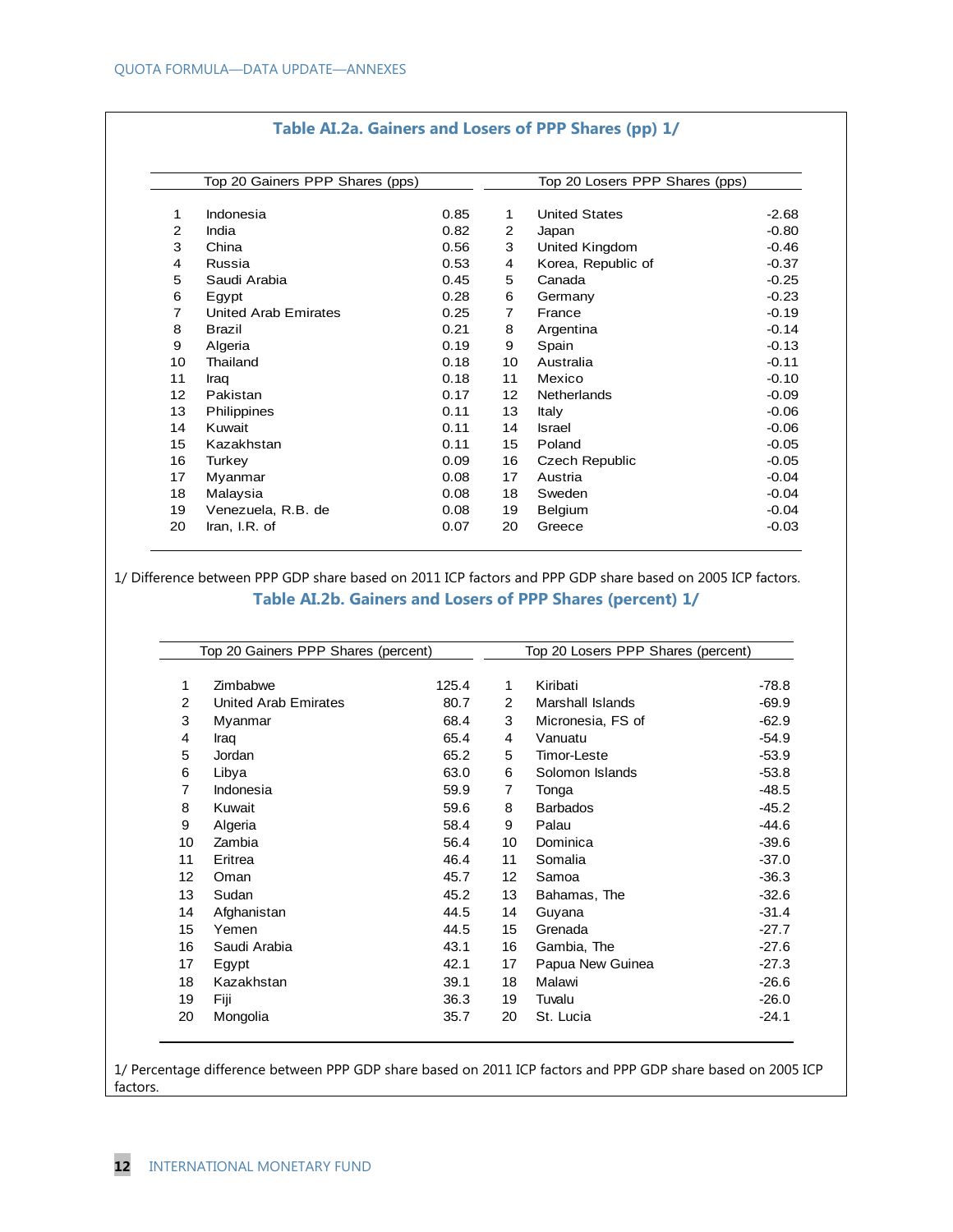### **Annex II. Variability—Summary of Staff Work**

*This annex summarizes staff's extensive work program on variability, dating back to the 2008 reform. Overall, staff has found no evidence of a link between the current measure of variability and actual or potential demand for Fund resources. The analysis has also highlighted that the current measure introduces significant instability into calculated quota shares under the quota formula. At the same time, staff has not been able to find a superior alternative measure, notwithstanding extensive work in this area (including outside the Fund). This in part reflects the difficulties in finding a single measure that fits all members, performs well under a wide range of circumstances, and is simple and transparent.*

**Variability in the quota formula is intended to capture members' potential need for Fund resources.** The measure is based on a 13-year time-series (2000-12) of current receipts and net capital flows. Specifically, it is measured as the standard deviation of this series from a centered three-year trend.

**Variability has been examined extensively, including in the context of the 2008 Reform and**  the comprehensive review of the quota formula (see Table AII.1 for a summary of alternative measures that have been examined by staff). $<sup>1</sup>$  The work done to date has produced four main</sup> conclusions:

- There is no significant correlation between the current measure of variability and members' use of Fund resources.
- The current measure of variability in the quota formula is not a good proxy of members' balance of payments difficulties or underlying vulnerabilities, even for cases that do not involve members' use of Fund resources.
- The current measure of variability introduces significant instability into calculated quota shares, when the quota database is updated.
- Staff and outside work has not produced a measure that outperforms the current measure of variability in terms of vulnerabilities, transparency, and stability.

**At the time of the 2008 Reform, staff undertook extensive work and analyzed a number of alternative formulations of variability measures.** This included inter alia various scaling options, downside variability, extreme variability, as well as the volatility of GDP and consumption growth.<sup>2</sup> These approaches were updated at the onset of the  $14<sup>th</sup>$  General Review, which reinforced the earlier

<sup>&</sup>lt;sup>1</sup> Staff has also considered work on this topic outside the Fund, including by the G-24; see for example, A *Comprehensive Review of the IMF Quota Formula: What Should It Entail?* G-24 Secretariat, May 31, 2012.

<sup>2</sup> *Quota and Voice Reform—Stocktaking and Further Considerations* (7/11/07) [http://www.imf.org/external/np/pp/2007/eng/071107a.pdf.](http://www.imf.org/external/np/pp/2007/eng/071107a.pdf)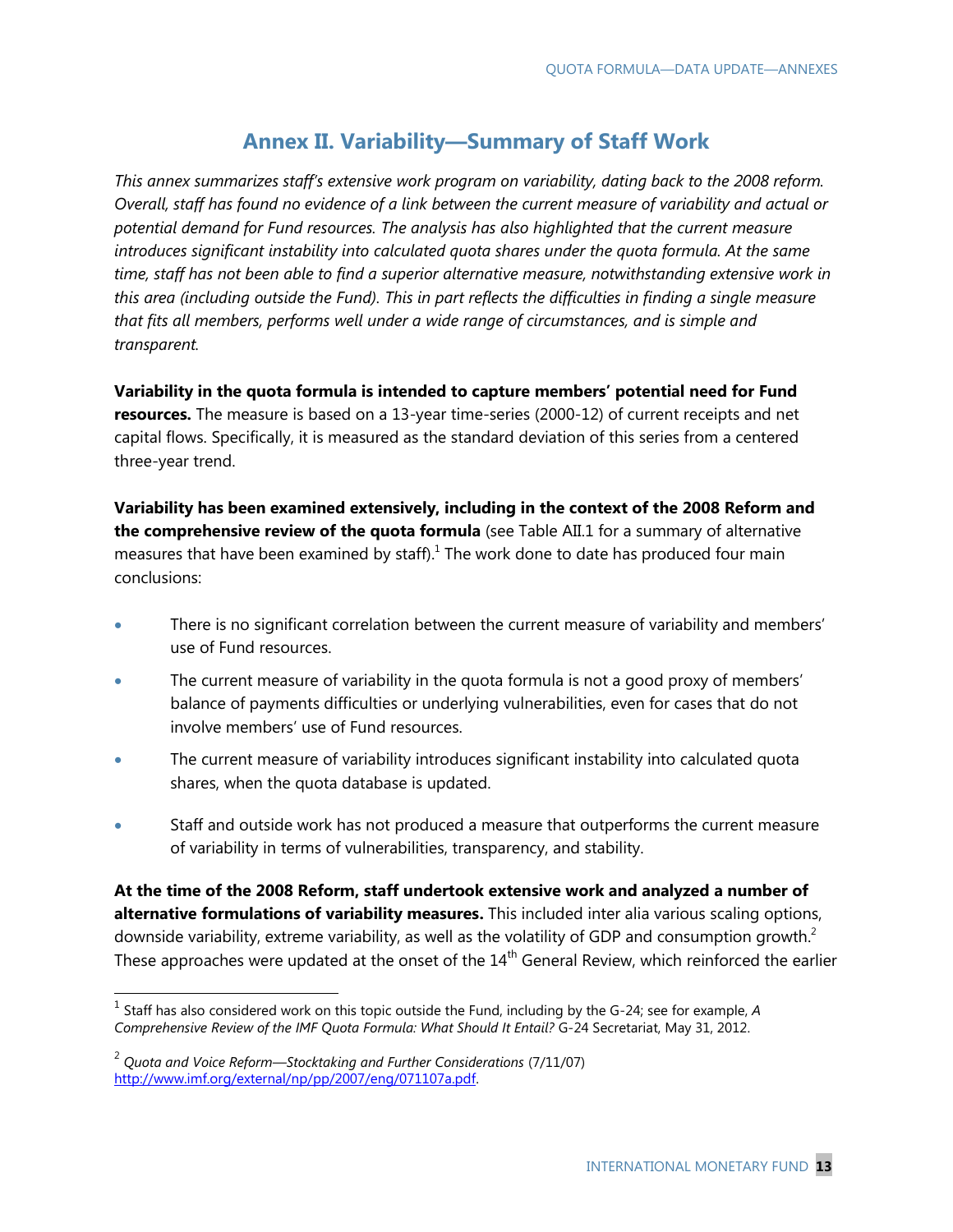conclusion that it was difficult to identify a measure that was clearly superior to the current one in terms of providing an indicator of need for Fund resources, or stability*.* 3

### **Further staff work was undertaken in the context of the comprehensive review of the quota**

**formula**. Empirical analysis suggested that the existing variability measure, even when adjusted for economic size, is virtually uncorrelated with use of IMF resources. Alternative definitions of variability were also examined but none consistently outperformed the current measure in terms of potential use of Fund resources or stability of CQS. Furthermore, staff noted conceptual issues that make it difficult to design a single measure of variability that would be appropriate for all members under all circumstances.<sup>4</sup> In light of this work, there was considerable support for dropping variability from the formula.

**Staff also explored whether the current measure of variability in the quota formula is a good proxy of members' balance of payments difficulties or underlying vulnerabilities.** The June 2013 paper broadened the scope of the analysis to include measures of balance of payments difficulties, which might or might not result in the actual use of Fund resources. It found only very weak correlations between the current measure of variability (adjusted for economic size) and indices of exchange market pressure. Similarly, correlations between the current measure of variability and a range of external sector vulnerability indicators (reserves in percent of short-term debt at remaining maturity plus current account deficit; current account in percent of GDP; external debt in percent of GDP; and external debt in percent of exports) were found to be either not significantly different from zero or negative. $5$ 

**The issue of instability in the current measure has also been examined in the context of data** 

**updates.** This issue was brought to the fore in the 2011 update—the first update to include the global financial crisis (based on data through 2009). That update resulted in very large fluctuations in variability, mainly for advanced countries, which contributed to sharp movements in calculated quota shares.<sup>6</sup> Subsequent updates continue to show sizable swings in the measure for many countries (see Figure AII.1).<sup>7</sup> Staff also explored a number of alternative measures to address this issue. However, none of these measures demonstrated a substantial improvement in stability over the current measure. $8$ 

<sup>&</sup>lt;sup>3</sup> Quotas—Updated Calculations and Quota Variables (8/27/09) [http://www.imf.org/external/np/pp/eng/2009/082709.pdf.](http://www.imf.org/external/np/pp/eng/2009/082709.pdf)

<sup>4</sup> *Quota Formula Review—Data Update and Further Considerations* (6/28/12) [http://www.imf.org/external/np/pp/eng/2012/062812.pdf.](http://www.imf.org/external/np/pp/eng/2012/062812.pdf)

<sup>5</sup> *Quota Formula—Data Update and Further Considerations—Annexes* (6/6/13), Annex IV [http://www.imf.org/external/np/pp/eng/2013/060613.pdf.](http://www.imf.org/external/np/pp/eng/2013/060613.pdf)

<sup>6</sup> *Quota Formula Review—Data Update and Issues* (8/17/11) [http://www.imf.org/external/np/pp/eng/2011/081711.pdf.](http://www.imf.org/external/np/pp/eng/2011/081711.pdf)

<sup>&</sup>lt;sup>7</sup> Figure AII.1 shows all the countries that are among the top 10 largest positive or top 10 largest negative changes in variability in at least two of the observations.

<sup>8</sup> *Quota Formula Review—Data Update and Further Considerations* (6/28/12) [http://www.imf.org/external/np/pp/eng/2012/062812.pdf.](http://www.imf.org/external/np/pp/eng/2012/062812.pdf)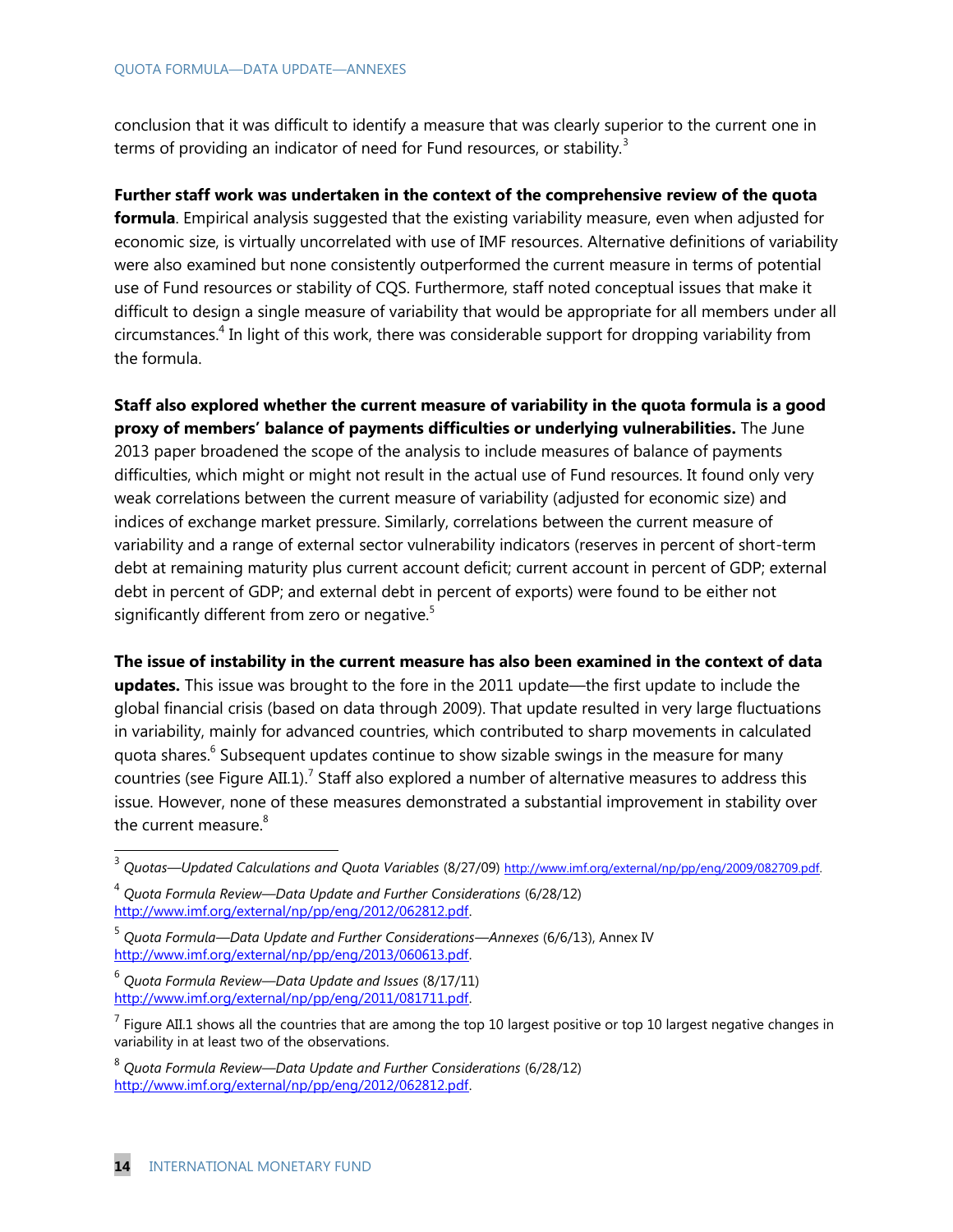**In summary, staff's empirical work suggests that the current measure does not capture its intended purpose in the formula and staff's extensive work in this area has been unable to identify an alternative measure that is superior**.

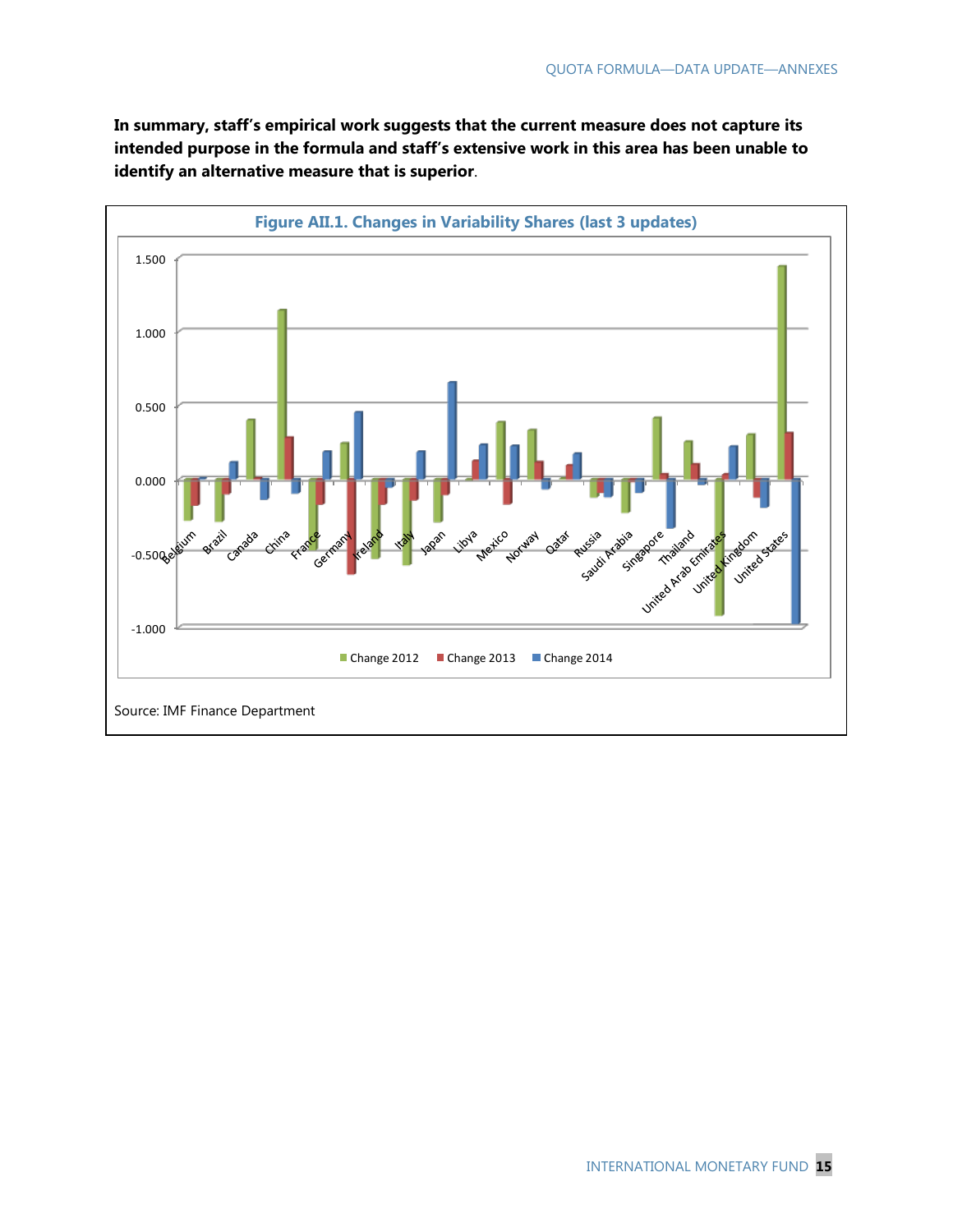| <b>Variable</b>                         | <b>Description</b>                                                                                                                                                      |
|-----------------------------------------|-------------------------------------------------------------------------------------------------------------------------------------------------------------------------|
| 1. Scaled Variability                   | Variability of current receipts and net capital flows, divided by the<br>country's GDP or the average of current receipts and net capital flows.                        |
| 2. Scaled Variability with a cap        | Scaled variability as defined above expressed as a share and capped at<br>500 percent of the country's actual quota share.                                              |
| 3. Variability Scaled by GDP per        | Variability of current receipts and net capital flows divided by per capita                                                                                             |
| capita                                  | GDP and expressed as a share.                                                                                                                                           |
| 4. Variability with 5-year trend        | Variability of current receipts and net capital flows calculated as the root<br>square deviation from a 5-year centered moving average over a recent<br>13-year period. |
| 5. Downside variability                 | Square root of the sum of squared deviations from below-trend<br>(measured as a 3-year moving average) current receipts and net capital<br>flows.                       |
| 6. Extreme variability                  | Similar to downside variability but takes into account only observations<br>that are one standard deviation below the trend (3-year moving<br>average). 2/              |
| 7. Variability of current receipts plus | Sum of variability of current receipts and variability of net capital flows                                                                                             |
| variability of capital flows            | calculated separately.                                                                                                                                                  |
| 8. Volatility of GDP growth (un-        | Standard deviation of real GDP growth calculated over a recent 13-year                                                                                                  |
| scaled)                                 | period.                                                                                                                                                                 |
| 9. Volatility of GDP growth scaled up   | Volatility of GDP growth as defined above multiplied by a recent 3-year                                                                                                 |
| by GDP                                  | average of nominal GDP.                                                                                                                                                 |
| 10. Volatility of consumption           | Standard deviation of real consumption growth calculated over a recent                                                                                                  |
| growth(un-scaled)                       | 13-year period.                                                                                                                                                         |
| 11. Volatility of consumption growth    | Volatility of consumption growth as defined above multiplied by a recent                                                                                                |
| scaled up by consumption                | 3-year average nominal consumption.                                                                                                                                     |
| 12. Consumption risk sharing (un-       | Volatility of consumption growth relative to the volatility of income                                                                                                   |
| scaled)                                 | growth.                                                                                                                                                                 |
| 13. Consumption risk sharing scaled     | Consumption risk sharing as defined above scaled up using a recent 3-                                                                                                   |
| up by consumption                       | year average of nominal consumption.                                                                                                                                    |
| 14. Variability based on 13-year        | Average absolute deviation from a 3-year centered moving average of                                                                                                     |
| average absolute deviation              | current receipts and net capital flows, calculated over a recent 13-year                                                                                                |